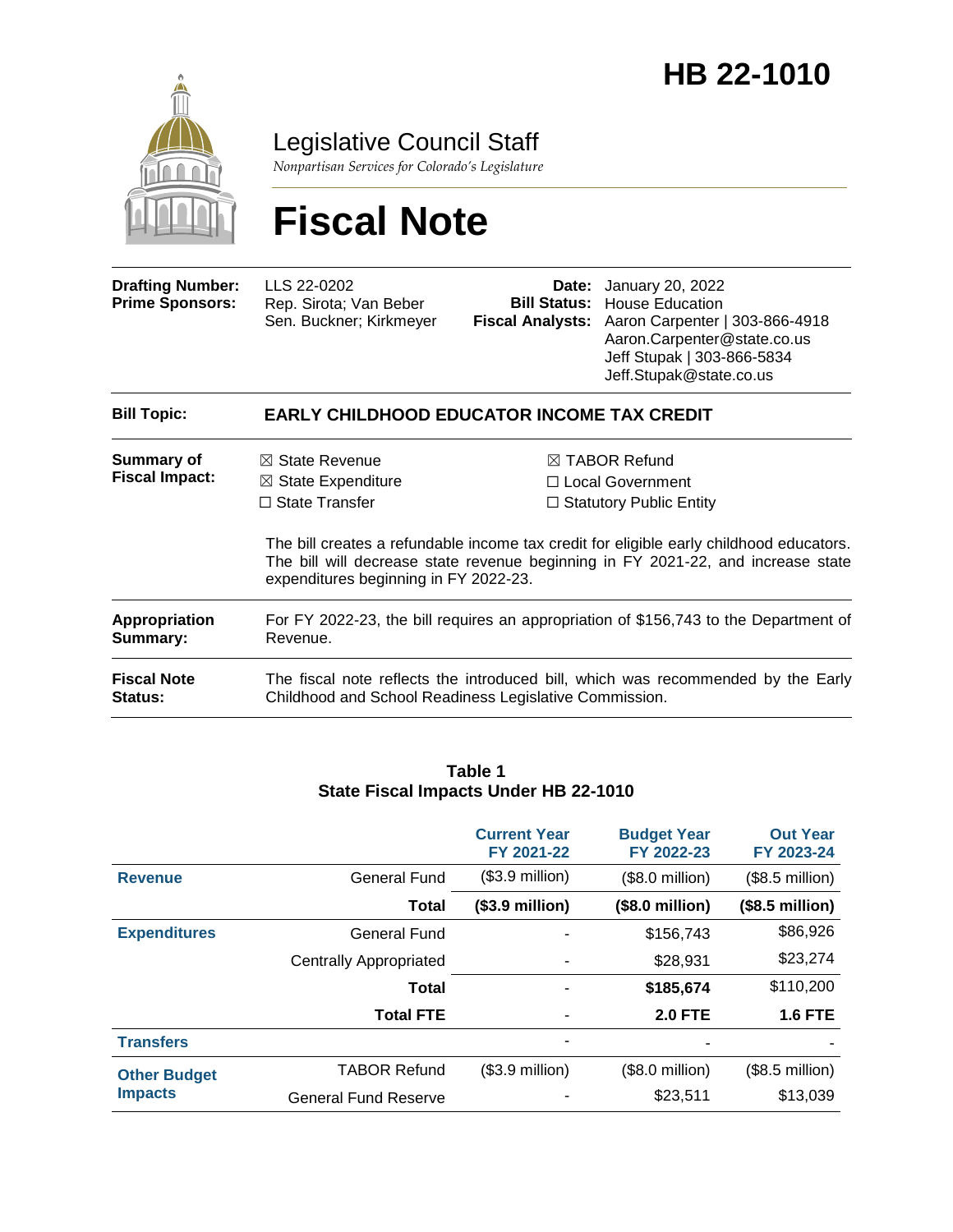# January 20, 2022 **HB 22-1010**

### **Summary of Legislation**

The bill creates a refundable income tax credit for early childhood educators who have an adjusted gross income of less than or equal to \$75,000 for a single return or \$85,000 for a joint return, has held an early childhood professional credential for at least six months, and is the licensee of an eligible early childcare program or employed by an eligible program for at least six months. An eligible program is an early childhood education program or licensed family child care home that has held a level two Colorado Shines quality rating and has a fiscal agreement with the Colorado Child Care Assistance Program (CCCAP) or meets the federal standards for a Head Start Program. The credit can be claimed from January 1, 2022, through January 1, 2027. Credit amounts include:

- \$500 for an Early Childcare Professional I, IV, V, and VI;
- \$750 for an Early Childcare Professional II; and
- \$1,000 for an Early Childcare Professional III.

After January 1, 2023, the Department of Revenue (DOR) must adjust the amount of the credit by inflation. The Department of Human Services must provide DOR with an electronic report of each individual who held an early childhood professional credential each year.

### **Assumptions**

As of January 13, 2022, the Department of Human Services reports that there are:

- 6,019 early childhood professionals who currently satisfy the eligibility criteria for the tax credit;
- 4,207 credentialed early childhood professionals who do not satisfy the eligibility criteria; and
- 8,559 early childhood professionals whose eligibility status is unknown.

For 2022, the eligible population is assumed to include all currently eligible early childhood professionals, half of the early childhood professionals with unknown status, and five percent of ineligible early childhood professionals, including the currently ineligible and half of those with unknown eligibility. An additional 5.0 percent of the ineligible population is assumed to become eligible each year for which the tax credit remains in effect, based on caseload growth and the assumption that the presence of the tax credit will incentivize professionals to work in this field.

The credit amounts are grown by inflation expectations using the Denver-Aurora-Lakewood consumer price index inflation projections published in the December 2021 Legislative Council Staff forecast. For years beyond 2023, the annual rate of inflation is assumed to be 2.2 percent.. The fiscal note does not assume any change in the distribution of educators across credential tiers.

#### **State Revenue**

The bill will decrease General Fund revenue by \$3.9 million in the current FY 2021-22, \$8.0 million in FY 2022-23, and \$8.5 million in FY 2023-24. The estimate for FY 2021-22 represents a half year impact for tax year 2022. Full-year revenue impacts will continue through FY 2025-26, with a half-year impact in FY 2026-27 as the credit is repealed. The bill decreases income tax revenue, which is subject to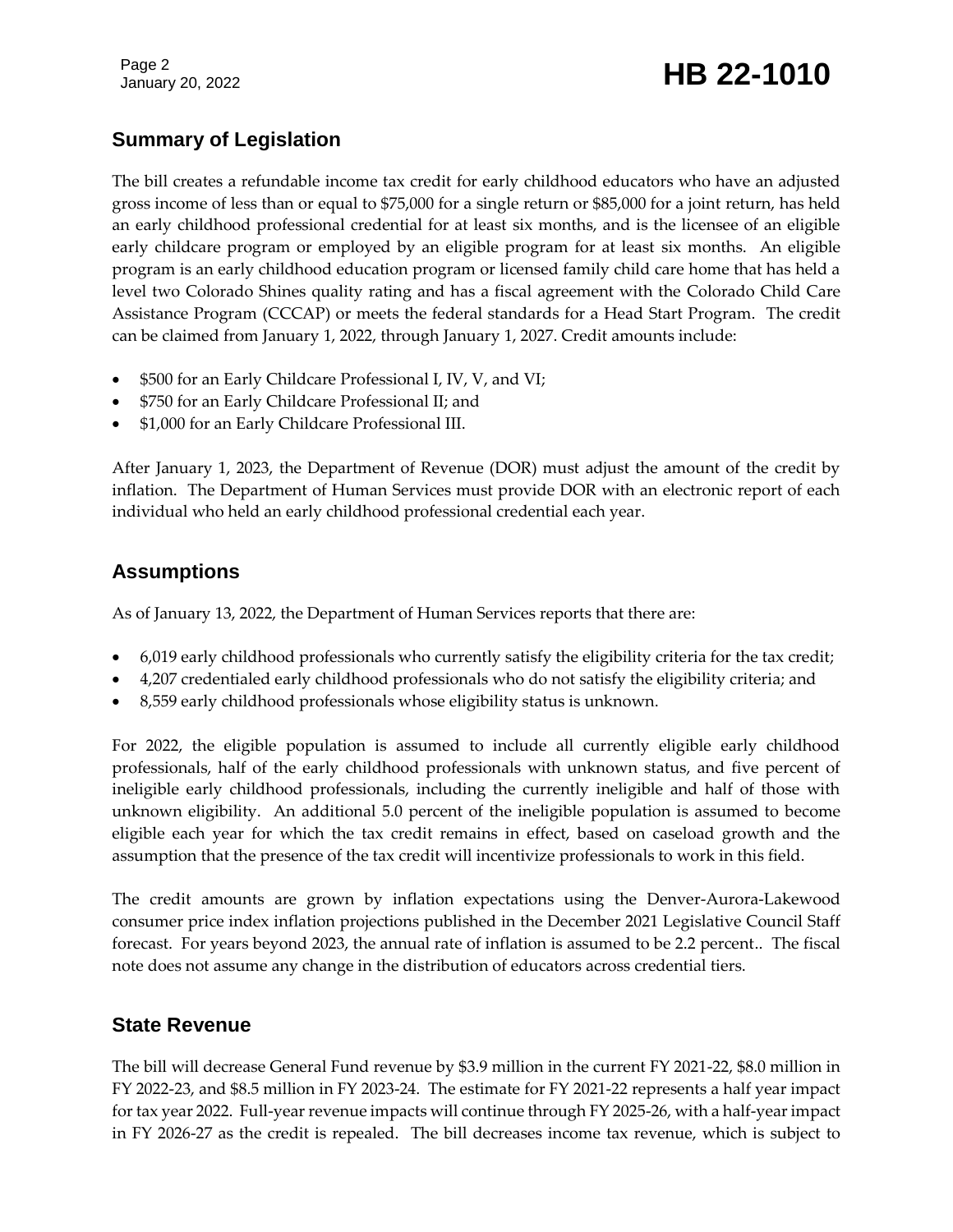TABOR. Taxpayer and revenue estimates are presented on a tax year basis in Table 2 and on a fiscal year basis in Table 3.

| <b>Tax Year</b>                  | 2022          | 2023          | 2024          | 2025          | 2026          |
|----------------------------------|---------------|---------------|---------------|---------------|---------------|
| <b>Eligible Population</b>       |               |               |               |               |               |
| ECP I                            | 2,202         | 2,303         | 2,399         | 2,490         | 2,577         |
| ECP II                           | 3,960         | 4,110         | 4,254         | 4,390         | 4,519         |
| ECP III                          | 2,733         | 2,827         | 2,917         | 3,003         | 3,084         |
| <b>ECP IV</b>                    | 1,025         | 1,059         | 1,091         | 1,121         | 1,150         |
| ECP V                            | 462           | 476           | 490           | 502           | 514           |
| <b>ECP IV</b>                    | 341           | 350           | 359           | 367           | 375           |
| <b>Total Eligible</b>            |               |               |               |               |               |
|                                  | 10,723        | 11,126        | 11,509        | 11,873        | 12,218        |
| <b>Credit Amount</b>             |               |               |               |               |               |
| ECP I                            | \$500         | \$517         | \$526         | \$538         | \$550         |
| ECP II                           | \$750         | \$776         | \$790         | \$807         | \$825         |
| ECP III                          | \$1,000       | \$1,034       | \$1,053       | \$1,076       | \$1,100       |
| <b>ECP IV</b>                    | \$500         | \$517         | \$526         | \$538         | \$550         |
| ECP V                            | \$500         | \$517         | \$526         | \$538         | \$550         |
| <b>ECP IV</b>                    | \$500         | \$517         | \$526         | \$538         | \$550         |
| <b>Total Tax Credits Claimed</b> |               |               |               |               |               |
| ECP I                            | \$1,100,913   | \$1,190,565   | \$1,261,765   | \$1,339,594   | \$1,417,105   |
| ECP II                           | \$2,969,738   | \$3,189,645   | \$3,360,304   | \$3,542,384   | \$3,728,004   |
| ECP III                          | \$2,732,650   | \$2,923,446   | \$3,071,866   | \$3,230,893   | \$3,392,240   |
| <b>ECP IV</b>                    | \$512,488     | \$547,336     | \$573,704     | \$603,156     | \$632,501     |
| ECP V                            | \$231,138     | \$246,253     | \$257,554     | \$270,245     | \$282,891     |
| <b>ECP IV</b>                    | \$170,725     | \$181,171     | \$188,811     | \$197,477     | \$206,115     |
| <b>Total Revenue Impact</b>      | (\$7,717,650) | (\$8,278,416) | (\$8,714,003) | (\$9,183,750) | (\$9,658,858) |

#### **Table 2 Estimated Taxpayer and Revenue Impacts Under HB 22-1010**

*ECP = early childhood professional. Tax year impacts are accrued across the two fiscal years that each comprise half of the tax year.*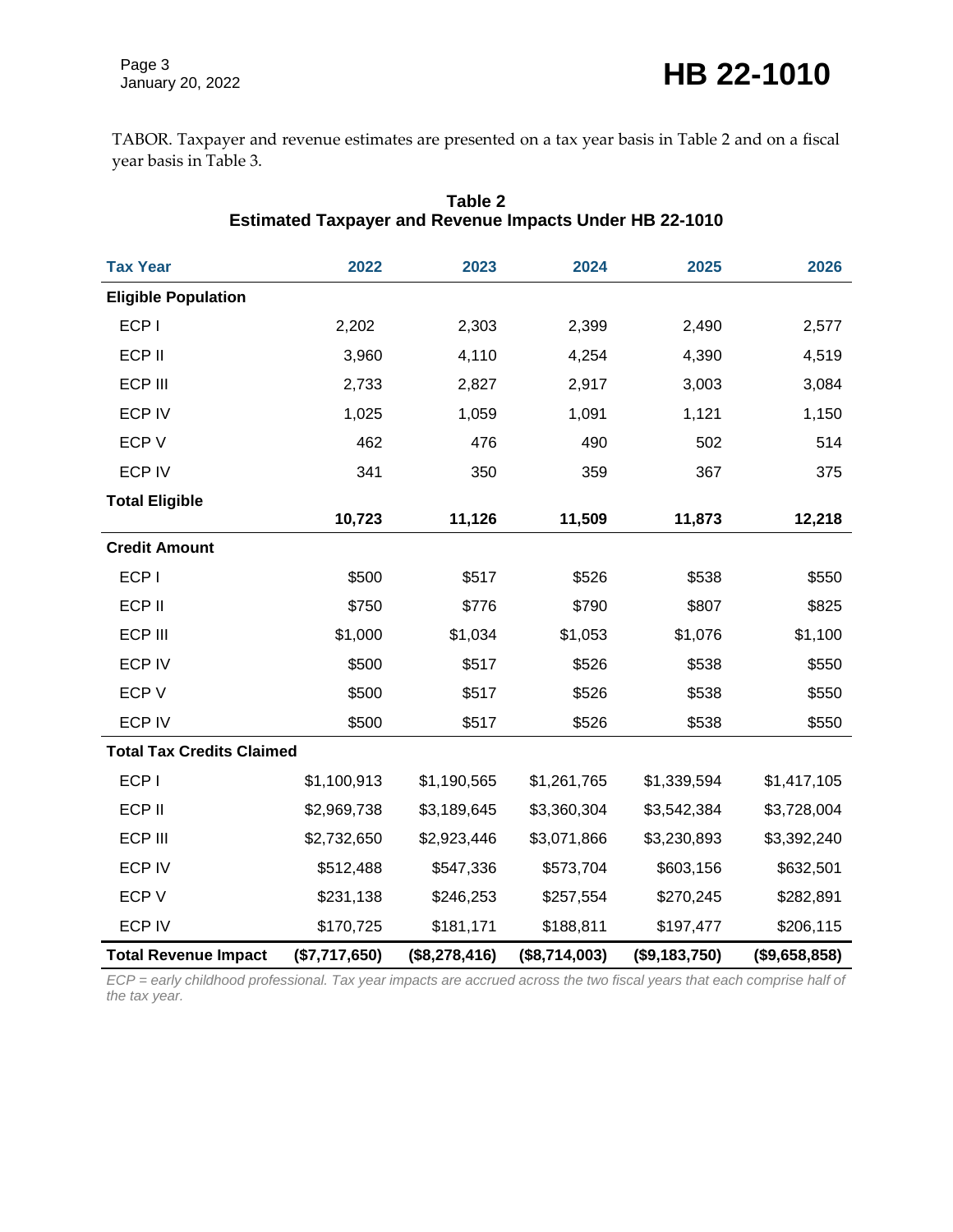#### **Table 3 Revenue Impacts by Fiscal Year Under HB 22-1010**

|         | FY 2021-22* |  | FY 2022-23 FY 2023-24 FY 2024-25 FY 2025-26 |                                                                                     | <b>FY 2026-27*</b> |
|---------|-------------|--|---------------------------------------------|-------------------------------------------------------------------------------------|--------------------|
| Revenue |             |  |                                             | (\$3,858,825) (\$7,998,033) (\$8,496,210) (\$8,948,877) (\$9,421,304) (\$4,829,429) |                    |

*\* Fiscal year impacts comprise half-year impacts for each of the two component tax years.* 

### **State Expenditures**

The bill increases state General Fund expenditures in the DOR by \$185,674 in FY 2022-23 and \$110,200 in FY 2023-24, with ongoing impacts through FY 2026-27. Expenditures are shown in Table 4 and detailed below. In addition, expenditures in the DHS may increase as explained below.

#### **Table 4 Expenditures Under HB 22-1010**

|                                           |                   | FY 2022-23     | FY 2023-24 |
|-------------------------------------------|-------------------|----------------|------------|
| <b>Department of Revenue</b>              |                   |                |            |
| <b>Personal Services</b>                  |                   | \$99,282       | \$80,866   |
| <b>Operating Expenses</b>                 |                   | \$2,970        | \$2,160    |
| <b>Capital Outlay Costs</b>               |                   | \$18,600       |            |
| <b>Computer Programming</b>               |                   | \$34,859       | \$3,200    |
| Document Changes                          |                   | \$1,032        | \$700      |
| Centrally Appropriated Costs <sup>1</sup> |                   | \$28,931       | \$23,274   |
|                                           | <b>Total Cost</b> | \$185,674      | \$110,200  |
|                                           | <b>Total FTE</b>  | <b>2.0 FTE</b> | 1.6 FTE    |

<sup>1</sup> *Centrally appropriated costs are not included in the bill's appropriation.*

**Department of Revenue.** General Fund expenditures in the DOR will increase to hire additional staff and to make changes to its GenTax software. The DOR requires 2.0 FTE in FY 2022-23 and 1.6 FTE beginning in FY 2023-24 to process returns, conduct initial review, and to resolve any return issues. Staffing costs are shown in Table 4 and are prorated for the General Fund paydate shift.

*Computer programing.* This bill requires expenditures of \$34,859 to program, test, and update database fields in the DOR's GenTax software system. Programming costs are estimated at \$4,950, representing 22 hours of contract programming at a rate of \$225 per hour. Costs for testing at the department are estimated at \$26,709, representing 586 hours for the systems Support Office at \$35 per hour and 246 hours of user acceptance testing at a rate of \$25.50 per hour. Expenditures in the Office of Research and Analysis are required for changes in the related GenTax reports so that the department can access and document tax statistics related to the new tax policy. These costs are estimated at \$3,200, representing 100 hours for data management and reporting at \$32 per hour.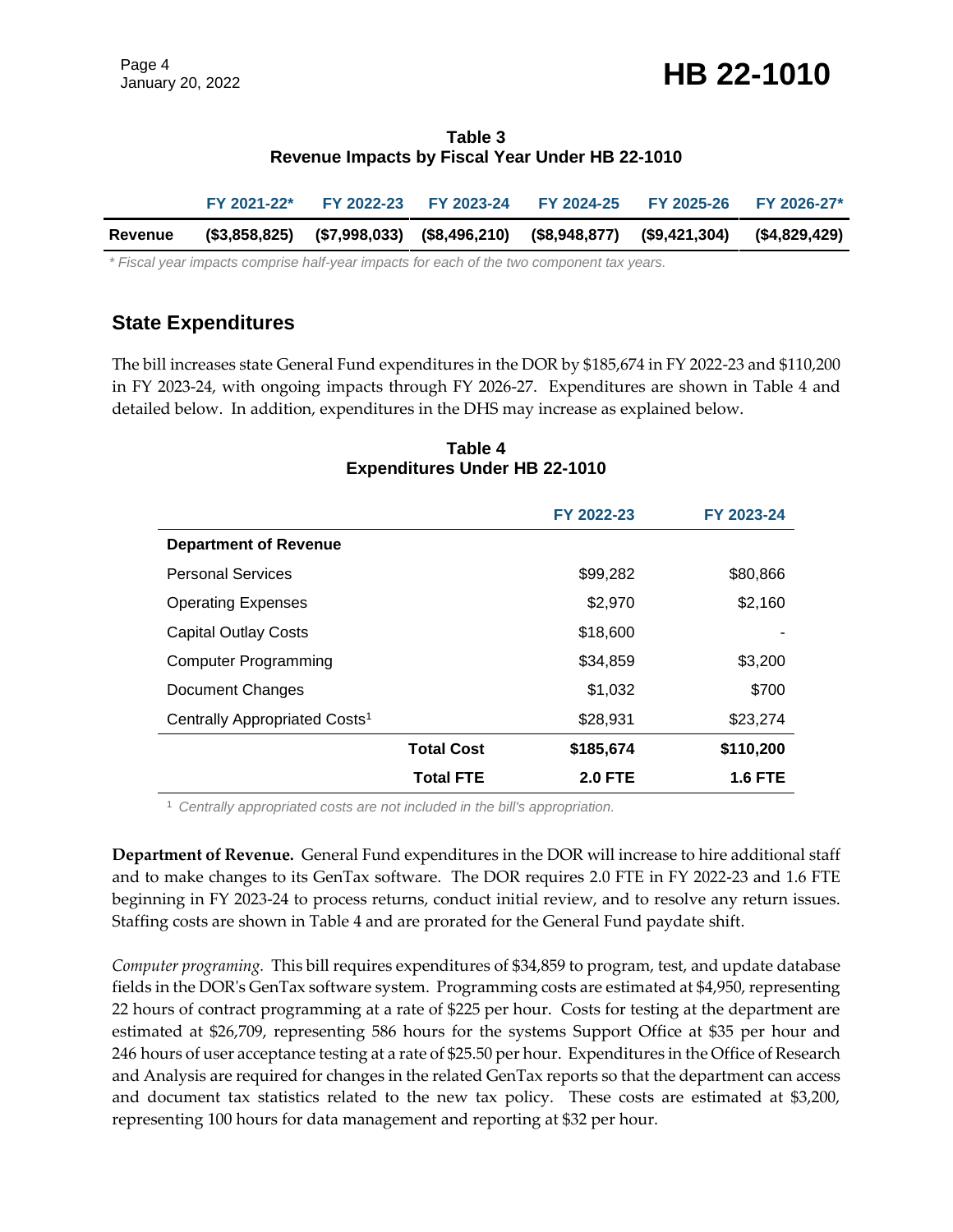# January 20, 2022 **HB 22-1010**

Finally, the DOR will need to make changes to its tax forms. The changes are expected to cost \$1,032 in FY 2022-23 and \$700 in FY 2023-24. These costs are reappropriated to the Department of Personnel and Administration.

**Department of Human Services.** Expenditures within the DHS will increase to the extent they receive additional applicants for credentialing. These costs include additional help desk staff and purchasing additional licenses in three computer systems: the Colorado Shines Professional Development Information System for educators to receive and maintain their credentials, the Colorado Shines Technology System for early childhood education programs to receive a quality rating, and the Attendance Tracking System for programs that have a fiscal agreement with CCCAP. User licenses for these systems are purchased in blocks, meaning that the cost increases once a certain threshold of new users is reached. To the extent that the income tax credit incentivizes new educators or childcare facilities, the department may be required to purchase additional user licenses in future years. In addition, if additional persons apply for credentials, additional help staff desk may be needed. Any future increase in appropriations will be requested through the annual budget process.

**Centrally appropriated costs.** Pursuant to a Joint Budget Committee policy, certain costs associated with this bill are addressed through the annual budget process and centrally appropriated in the Long Bill or supplemental appropriations bills, rather than in this bill. These costs, which include employee insurance and supplemental employee retirement payments, are shown in Table 4.

#### **Other Budget Impacts**

**TABOR refunds.** The bill is expected to decrease the amount of state revenue required to be refunded to taxpayers by the amounts shown in the State Revenue section above.Because TABOR refunds are paid from the General Fund, decreased General Fund revenue will lower the TABOR refund obligation, but result in no net change to the amount of General Fund otherwise available to spend or save.

**General Fund reserve.** Under current law, an amount equal to 15 percent of General Fund appropriations must be set aside in the General Fund statutory reserve beginning in FY 2022-23. Based on this fiscal note, the bill is expected to **increase** the amount of General Fund held in reserve by \$23,511 in FY 2022-23 in \$13,039 FY 2023-24, which will decrease the amount of General Fund available for other purposes.

#### **Effective Date**

The bill takes effect 90 days following adjournment of the General Assembly sine die, assuming no referendum petition is filed.

### **State Appropriations**

In FY 2022-23, the Department of Revenue requires a General Fund appropriation of \$156,743 and 2.0 FTE. Of this amount, \$1,032 is reappropriated to the Department of Personnel and Administration.